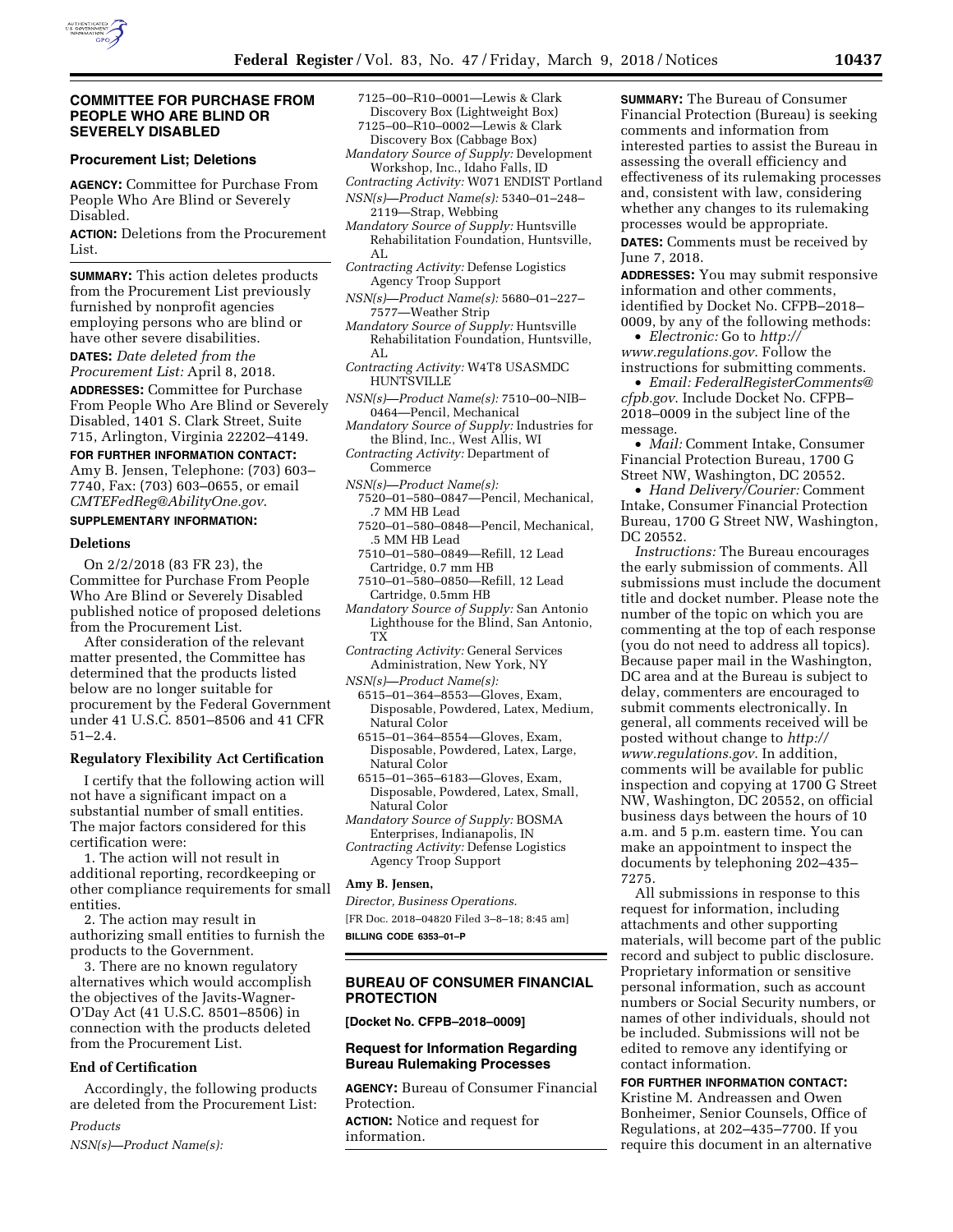electronic format, please contact *[CFPB](mailto:CFPB_Accessibility@cfpb.gov)*\_ *[Accessibility@cfpb.gov](mailto:CFPB_Accessibility@cfpb.gov)*. **SUPPLEMENTARY INFORMATION:** 

### **Background on Statutory Requirements Relevant to the Bureau's Rulemaking Process**

The Dodd-Frank Wall Street Reform and Consumer Protection Act (Dodd-Frank Act)<sup>1</sup> states that the Bureau is authorized to exercise its authorities under Federal consumer financial law to administer, enforce, and otherwise implement the provisions of Federal consumer financial law.2 The Dodd-Frank Act further authorizes the Director of the Bureau to prescribe rules as may be necessary or appropriate to enable the Bureau to administer and carry out the purposes and objectives of the Federal consumer financial laws, including both enumerated consumer laws 3 and provisions of title X of the Dodd-Frank Act,4 and to prevent evasions thereof.5 The Bureau has engaged in rulemakings mandated by Congress as well as discretionary rulemakings pursuant to these and other authorities. The Bureau's rulemaking processes are subject to a number of statutory requirements, including those discussed below.

*Notice-and-comment requirements for rulemakings.* The Administrative Procedure Act (APA) requires a Federal agency to publish a notice of proposed rulemaking (NPRM) in the **Federal Register** whenever it formulates, amends, or repeals rules, unless an exception applies.6 The Bureau's NPRMs typically include the following: (1) Background sections, which provide information about the relevant market(s) and other applicable laws and regulations; (2) section-by-section analysis of proposed regulatory text and the official interpretations thereto (also

4This includes the Dodd-Frank Act's prohibition against unfair, deceptive, or abusive acts or practices. 12 U.S.C. 5531.

5 12 U.S.C. 5512(b)(1).

6 5 U.S.C. 553(b). The APA includes exceptions for interpretive rules, general statements of policy, rules of agency organization, procedure, or practice, or when the agency for good cause finds that notice and comment are impracticable, unnecessary, or contrary to the public interest. This RFI is focused on the Bureau's processes for substantive or ''legislative'' rulemakings, not those occurring under an exception in the APA.

referred to as commentary); (3) proposed impact analyses, as described below; and (4) the proposed regulatory text and commentary. (Items 1–3 are referred to collectively as preamble.) A final rule also includes in its preamble a summary of and response to comments received on the NPRM (including on its proposed impact analyses), and an explanation of changes from the NPRM.

*Small business review process required for certain rulemakings.* The Regulatory Flexibility Act (RFA) 7 requires the Bureau to engage in a small business feedback process prior to proposing a rule for which (1) the APA requires notice and comment and (2) the Bureau does not certify that the proposed rule, if promulgated, will not have a significant economic impact on a substantial number of small entities.8 Prior to issuing an NPRM in these rulemakings, a review panel must seek input from a representative cross section of affected small entities to obtain advice and recommendations on proposals the Bureau is considering. The Bureau refers to this review panel as a SBREFA panel, as it is governed by the provisions added to the RFA by the Small Business Regulatory Enforcement Fairness Act of 1996 (SBREFA).9 The panel must be comprised of representatives from the Bureau, the Office of Management and Budget's Office of Information and Regulatory Affairs (OMB OIRA), and the Small Business Administration's (SBA) Office of Advocacy. The panel is required to prepare a report on its findings and make this report part of the rulemaking record. The Bureau typically releases a SBREFA panel report, and any written comments from the small entity representatives, to the public at the same time that it releases an NPRM. As required by SBREFA, the Bureau's NPRMs reflect how the Bureau has acted on or otherwise responded to the report's recommendations. Additionally, in these rulemakings, as

9Public Law 104–21, section 241, 110 Stat. 847, 864–65 (1996). These RFA requirements also apply to two other Federal agencies (the Environmental Protection Agency and the Occupational Safety and Health Administration). 5 U.S.C. 609(d). To date, the Bureau has conducted SBREFA panels for rulemakings regarding the integration of Truth in Lending Act and Real Estate Settlement Procedures Act mortgage disclosure requirements; mortgage servicing; residential mortgage loan origination standards; the Home Mortgage Disclosure Act; payday, vehicle, title, and similar loans; arbitration agreements; and debt collection. For issued SBREFA panel reports, see Bureau of Consumer Fin. Prot., ''Small Business Review Panels,'' *[https://](https://www.consumerfinance.gov/policy-compliance/rulemaking/small-business-review-panels/)  [www.consumerfinance.gov/policy-compliance/](https://www.consumerfinance.gov/policy-compliance/rulemaking/small-business-review-panels/) [rulemaking/small-business-review-panels/](https://www.consumerfinance.gov/policy-compliance/rulemaking/small-business-review-panels/)* (last visited Feb. 26, 2018).

discussed further below, the RFA also requires additional impacts analysis concerning small entities, including consideration of potential alternatives.10

*Analysis of impacts of proposed and final rules.* The Dodd-Frank Act requires the Bureau to consider, in prescribing a rule under the Federal consumer financial laws, the potential benefits and costs to consumers and covered persons, including the potential reduction of access by consumers to consumer financial products or services resulting from the rule.11 The Bureau also must consider the impact of proposed rules on depository institutions and credit unions with \$10 billion or less in assets and on consumers in rural areas.12 The RFA requires the Bureau either to certify that the rule will not have a significant economic impact on a substantial number of small entities or to analyze the rule's impacts on small entities and potential alternatives, as described above. The Paperwork Reduction Act 13 also requires the Bureau to identify the impact of information collection requirements in the rule and to meet certain other procedural requirements in connection with information collections. These impacts analyses are included in an NPRM and reviewed for final rules in light of comments received and further analysis.

Relatedly, pursuant to the Congressional Review Act (CRA), the Bureau must prepare a report on each final rule for each House of Congress and the Comptroller General of the Government Accountability Office.14 This report must include, among other things, the decision by the administrator of OMB OIRA as to whether the rule is a ''major rule'' as defined by the CRA.15

*Consultation with other Federal agencies.* The Dodd-Frank Act requires that the Bureau consult with appropriate prudential regulators or other Federal agencies prior to proposing a rule and before issuing a final rule regarding consistency with prudential, market, or systemic objectives administered by such agencies.16 In addition, as required by the Dodd-Frank Act, the Bureau and the Federal Trade Commission (FTC) have entered into a Memorandum of Understanding that provides for the Bureau and the FTC to consult with one another before proposing or finalizing a

- 13 44 U.S.C. 3501 *et seq.*
- 14 5 U.S.C. 801(a)(1)(A).
- 15 5 U.S.C. 801(a)(1)(ii); 5 U.S.C. 804(2).
- 16 12 U.S.C. 5512(b)(2)(B).

<sup>1</sup>Public Law 111–203, 124 Stat. 2081 (2010). 2 12 U.S.C. 5512(a).

<sup>3</sup>Enumerated consumer laws are the 18 statutes (or portions thereof) specifically listed in the Dodd-Frank Act, including, for example, the Fair Credit Billing Act, the Fair Debt Collection Practices Act, the Home Mortgage Disclosure Act of 1975, the Truth in Lending Act, and the Truth in Savings Act. 12 U.S.C. 5481(12). The Bureau has rulemaking authority for these and certain other Federal consumer financial laws as defined by 12 U.S.C. 5481(14). *See generally* 12 U.S.C. 5512.

<sup>7</sup>Public Law 96–354, 94 Stat. 1164 (1980) (codified at 5 U.S.C. 601 *et seq.*). 8 5 U.S.C. 609.

<sup>10</sup> 5 U.S.C. 605(b).

<sup>11</sup> 12 U.S.C. 5512(b)(2)(A)(i).

<sup>12</sup> 12 U.S.C. 5512(b)(2)(A)(ii).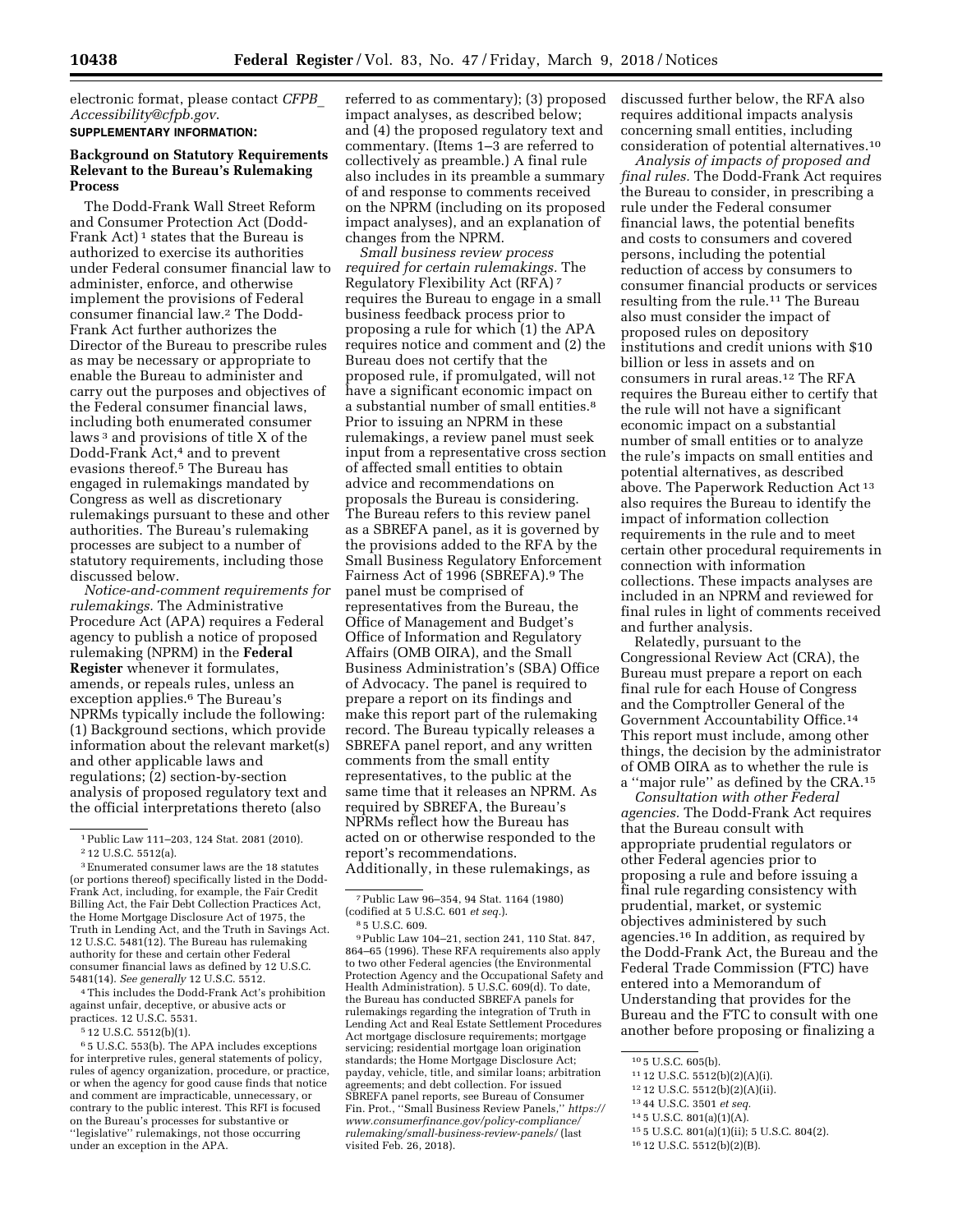rule concerning unfair, deceptive, or abusive acts or practices, to avoid duplication or conflict between the agencies' respective rulemaking activities in this area.17

### **Overview of This Request for Information**

While many elements of Federal agency rulemaking are required by law, a number of the Bureau's rulemaking processes, and certain aspects of how the Bureau implements required processes, are discretionary, and the Bureau is using this request for information (RFI) to seek public input regarding these discretionary aspects of its rulemaking processes (the Bureau's processes). The Bureau encourages comments from all interested members of the public. The Bureau anticipates that the responding public may include entities and individuals subject to Bureau rules, trade associations that represent these businesses, individual consumers, consumer advocates, regulators, researchers or members of academia, and other entities or individuals that have submitted comments regarding Bureau rulemakings or provided feedback through other mechanisms.

The Bureau will issue subsequent RFIs seeking public input regarding potential modifications to both regulations adopted by the Bureau and those inherited from other agencies, as well as about overall effectiveness and accessibility of the Bureau's guidance and implementation support. The purpose of this RFI is to seek feedback on the Bureau's processes outlined below; the Bureau is not seeking comment in this RFI on the content of any particular proposed or final rule. To provide comments on the Bureau's use of public and non-public external engagements, such as field hearings, town halls, and roundtables, please respond to the specific RFI on that topic, Docket No. CFPB–2018–0005, 83 FR 8247 (Feb. 26, 2018).

### **Suggested Topics for Commenters**

To allow the Bureau to more effectively evaluate suggestions, the Bureau requests that, where possible, comments include:

• Specific discussion of the positive and negative aspects of the Bureau's processes;

• Specific suggestions regarding any potential updates or modifications to the Bureau's processes, consistent with the laws governing rulemaking processes, including, in as much detail as possible, the potential updates or modifications, supporting data or other information on impacts and costs of participation in rulemakings and on suggested changes thereto, information related to consumer and public benefit that might result from such changes, or information concerning alignment with the processes of other agencies with similar authorities; and

• Specific identification of any aspects of the Bureau's processes that should not be modified, consistent with the laws governing rulemaking processes, and including, in as much detail as possible, supporting data or other information on impacts and costs, information related to consumer and public benefit resulting from these processes, or information concerning alignment with the processes of other agencies with similar authorities.

The Bureau is seeking feedback on all discretionary aspects of the Bureau's processes, including current practices, timelines, and potential improvements in each stage of these processes. The following non-exhaustive list outlines the various stages of the Bureau's processes and includes particular queries regarding certain components of each stage. This list and related queries represent a preliminary attempt by the Bureau to identify elements of the Bureau's processes that may be of particular interest to the public. This list is meant to assist in the formulation of comments and is not intended to restrict the issues that may be addressed. In addressing these topics or others, the Bureau requests that commenters identify with specificity the Bureau practices at issue, providing citations to specific rulemakings or laws governing rulemakings where appropriate and available. Comments are welcome on any or all of the topics below, but please be sure to indicate on which topic or topic number you are commenting.

The Bureau is seeking feedback on all aspects of the Bureau's processes including, but not limited to:

#### *Initial Outreach and Information Gathering*

1. Mechanisms used by the Bureau for gathering information, data, and feedback from stakeholders (*i.e.,*  industry, consumer advocates, and others) in advance of the steps outlined separately below, including:

a. RFIs concerning market conditions or issues, particular regulatory options, or the process or content of Bureau research, or advance notices of proposed rulemaking inviting public comment to shape a potential proposed rule.

b. Efforts to gather data from industry, academia, think tanks, consumer groups, and others to support quantitative analysis. Comment is specifically sought on methods by which the Bureau might better obtain meaningful, nationally representative data from stakeholders for use in assessing benefits and costs of proposed rules. The Bureau is particularly interested in suggestions on how the Bureau might best encourage industry and other stakeholders to share data to inform a potential proposed rule and whether concerns about treatment of proprietary business data could be better addressed consistent with existing law.

2. Convening a SBREFA panel, when required as described above, including:

a. The outline of the proposal under consideration and the analysis of potential impacts on small entities and regulatory alternatives that are released at the start of the SBREFA panel process.

b. Selection of and interaction with small entity representatives during the SBREFA panel process.

c. The SBREFA panel report.

d. Outreach to other stakeholders on the basis of public release of the outline of the proposal under consideration.

3. Consultations with tribal governments in certain circumstances, which pursuant to Bureau policy may occur through meetings, telephone conferences, and other forms of communication and outreach prior to issuing an NPRM, as well as through a formal request for comment from tribal governments and tribal members in an NPRM.18

#### *Notices of Proposed Rulemaking*

4. The content of the NPRM itself, including:

a. The background section, which provides information about the relevant market and other applicable laws and regulations.

b. Section-by-section analysis of the proposed regulatory text and commentary, including the level of detail regarding the Bureau's rationale for its proposed rule, responsiveness to SBREFA panel report recommendations (where applicable), the level of detail in the section-by-section analysis about the NPRM's draft regulatory text and commentary, and the questions and topics about which comment is requested.

c. Impact analyses for the proposed rule, including the qualitative and

<sup>17</sup> 12 U.S.C. 5581(b)(5)(D) (requiring this Memorandum of Understanding). The Bureau also must consult with the FTC before issuing a rule to define covered persons subject to its supervision authority. 12 U.S.C. 5514(a)(2).

<sup>18</sup>*See* Bureau of Consumer Fin. Prot., ''Policy for Consultation with Tribal Governments,'' *available at [http://files.consumerfinance.gov/f/201304](http://files.consumerfinance.gov/f/201304_cfpb_consultations.pdf)*\_*cfpb*\_ *[consultations.pdf.](http://files.consumerfinance.gov/f/201304_cfpb_consultations.pdf)*